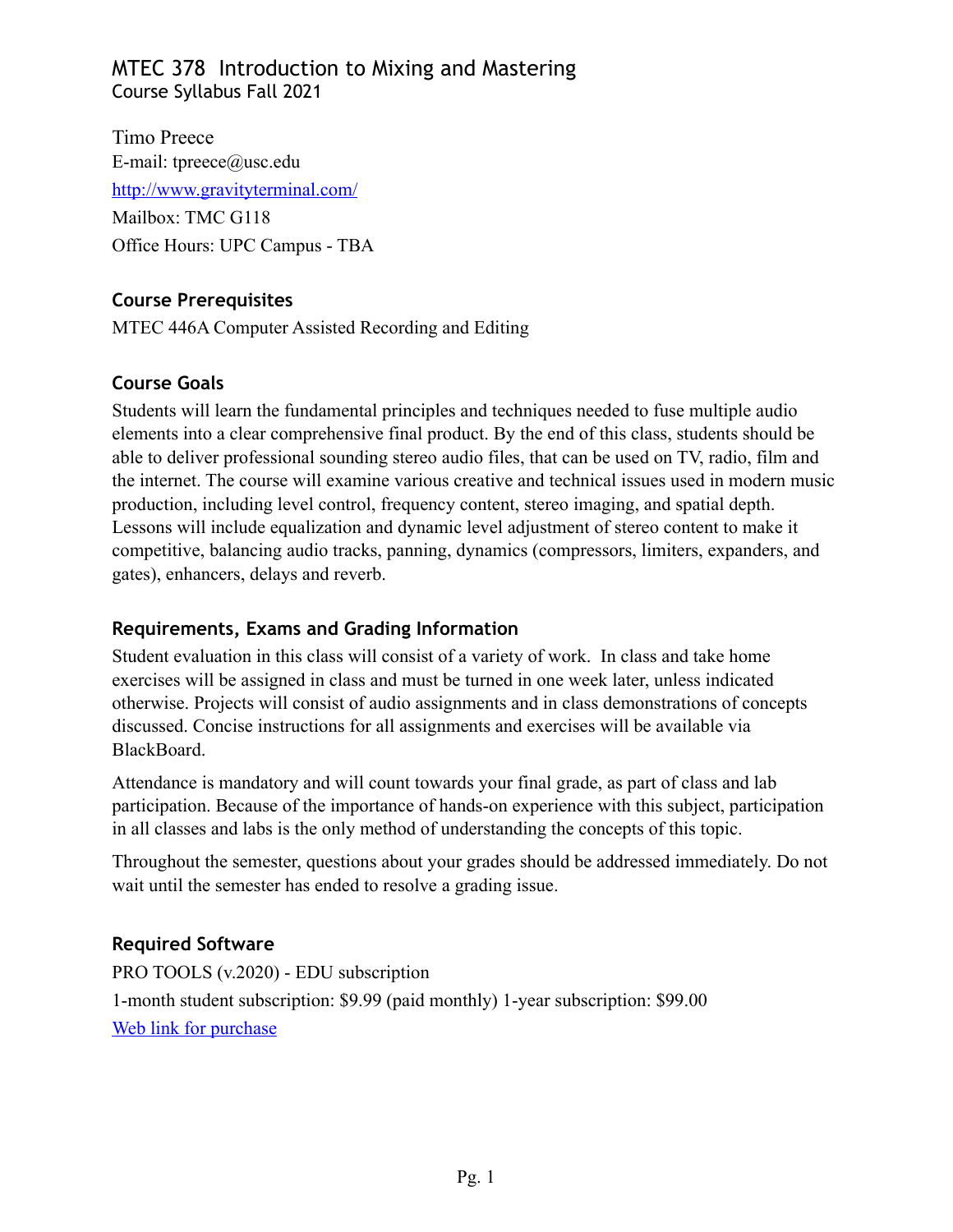## **Required Hardware**

You must have reference headphones or studio nearfield monitors to accurately mix and master. The department **STRONGLY** recommends the **Sony MDR-7506** headphones or similar, as they are the standard headphone for all MTEC and MUIN courses. If you plan to take any other courses in these areas, you will need reference headphones.

I also recommend these options if you can afford to invest a bit more:

[Beyerdynamic DT 770 PRO 250 ohm Closed-back Studio Mixing Headphones](https://www.sweetwater.com/store/detail/DT770pro--beyerdynamic-dt-770-pro-250-ohm-closed-back-studio-mixing-headphones)

## [Focal Spirit Professional Headphones](https://www.focal.com/ca/en/spirit-professional)

## **Required Resources**

To view additional asynchronous learning resources, students will need to create a free USC LinkedIn Learning account:

<https://itservices.usc.edu/linkedin-learning/>

## **Blackboard**:

Course materials, assignments, documentation and grades will be posted on Blackboard at <https://blackboard.usc.edu/>.

#### **Communication**

Please make it a daily habit to use/check your USC E-mail account. Any E-mails I send to the class will use that account. \*\*\*Please add **"MTEC 378"** in the subject header of all emails\*\*\* This will help me to organize all the emails that I receive and respond to you more quickly. In addition, all course materials and class grades will be posted on BlackBoard [\(http://](http://blackboard.usc.edu) [blackboard.usc.edu\)](http://blackboard.usc.edu). For example, the course syllabus can be found under Syllabus and class assignments under Assignments.

## **Grading Summary**

| 1. Participation      | 15% |
|-----------------------|-----|
| 2. Exercises          | 45% |
| 3. Mastering Project  | 10% |
| 4. Final Exam Project | 30% |

## **Textbooks (optional)**

Senior, Mike. [Mixing Secrets for the Small Studio](https://www.amazon.com/Mixing-Secrets-Small-Studio-Presents/dp/1138556378/ref=sr_1_2?keywords=Mixing+Secrets+for+the+Small+Studio&qid=1564449523&s=gateway&sr=8-2) Owsinski, Bobby. [The Mixing Engineer's Handbook \(4th edition\)](https://www.amazon.com/Mixing-Engineers-Handbook-Fourth/dp/0988839180/ref=sr_1_1_sspa?keywords=Mixing+Secrets+for+the+Small+Studio&qid=1564449480&s=gateway&sr=8-1-spons&psc=1&spLa=ZW5jcnlwdGVkUXVhbGlmaWVyPUEyWVBOTUpQS1hOTE9NJmVuY3J5cHRlZElkPUEwMjY1MDkzMlJXME80UzlXMVJIMiZlbmNyeXB0ZWRBZElkPUEwNTU3ODcxM0FUOEJUWkpWRDhSWSZ3aWRnZXROYW1lPXNwX2F0ZiZhY3Rpb249Y2xpY2tSZWRpcmVjdCZkb05vdExvZ0NsaWNrPXRydWU=)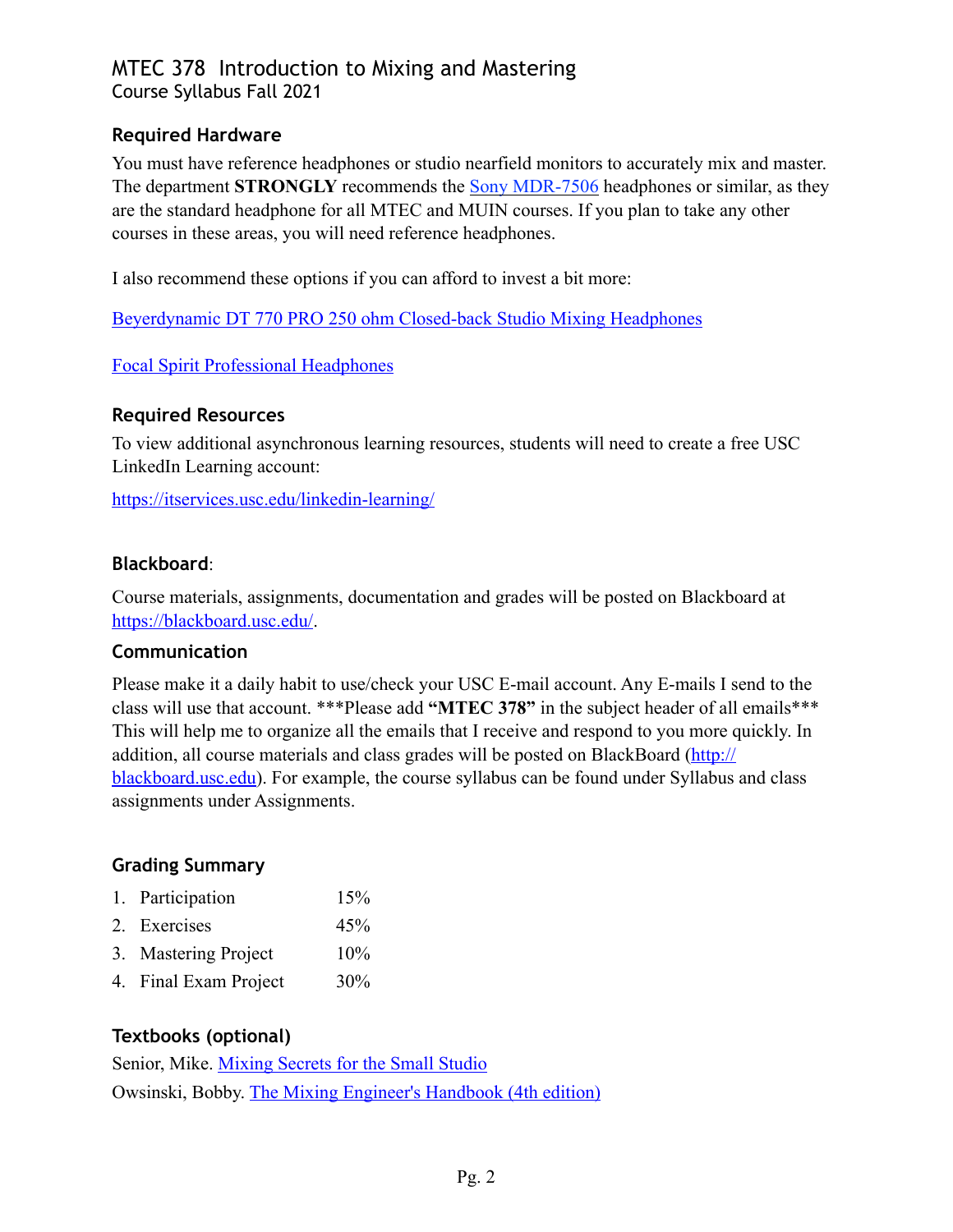Izhaki, Roey. [Mixing Audio Concepts, Practices, and Tools \(3rd Edition\)](https://www.amazon.com/Mixing-Audio-Concepts-Practices-Tools/dp/1138859788/ref=sr_1_fkmr0_1?keywords=Mixing+Audio+Concepts,+Practices,+and+Tools+(3rd+Edition)&qid=1564449548&s=gateway&sr=8-1-fkmr0) Savage, Steve. [Mixing and Mastering in the Box: The Guide to Making Great Mixes and Final](https://www.amazon.com/Mixing-Mastering-Box-Masters-Computer/dp/0199929327/ref=sr_1_1?keywords=Mixing+and+Mastering+in+the+Box:+The+Guide+to+Making+Great+Mixes+and+Final+Masters+on+Your+Computer&qid=1564449578&s=gateway&sr=8-1)  [Masters on Your Computer](https://www.amazon.com/Mixing-Mastering-Box-Masters-Computer/dp/0199929327/ref=sr_1_1?keywords=Mixing+and+Mastering+in+the+Box:+The+Guide+to+Making+Great+Mixes+and+Final+Masters+on+Your+Computer&qid=1564449578&s=gateway&sr=8-1)

## **Other Resources**

<http://www.soundonsound.com/> <https://blackboard.usc.edu>(Lynda.com) <http://mixonline.com/> <http://www.recordingmag.com/> Alan Parson's [Art And Science of Sound Recording](https://www.artandscienceofsound.com/) DVDs

## **Grading Scale:**

| $94 - 100 = A$ | $90 - 93 = A$ | $87 - 89 = B +$ |
|----------------|---------------|-----------------|
| $83 - 86 = B$  | $80 - 82 = B$ | $77 - 79 = C +$ |
| $73 - 76 = C$  | $70 - 72 = C$ | $67 - 69 = D+$  |
| $64 - 66 = D$  | $60 - 63 = D$ | $0.60 = F$      |

**Assignments** are due by the beginning of the class period as indicated on Blackboard. Assignments turned in after the deadline will be marked late and penalized 10% for that day as well as 10% for each additional day or portion of a day that they are late. Allow for slow Internet connections and server upload time so that your files are completely uploaded before the deadline. The Final Project may not be submitted late. **Final projects not turned in by the deadline will receive a grade of zero**.

## **Schedule**

Should the needs of the class so dictate, I reserve the right to change the course outline. You will be notified of any substantive schedule changes.

## **Week 1 Martin Luther King Day, university holiday**

## **Week 2 Introduction**

 Course outline, expectations, policy and procedures Mixing as an art - Objective/subjective Characteristics of a Great Mix Genera specific mixing Techniques over Tools Practice makes perfect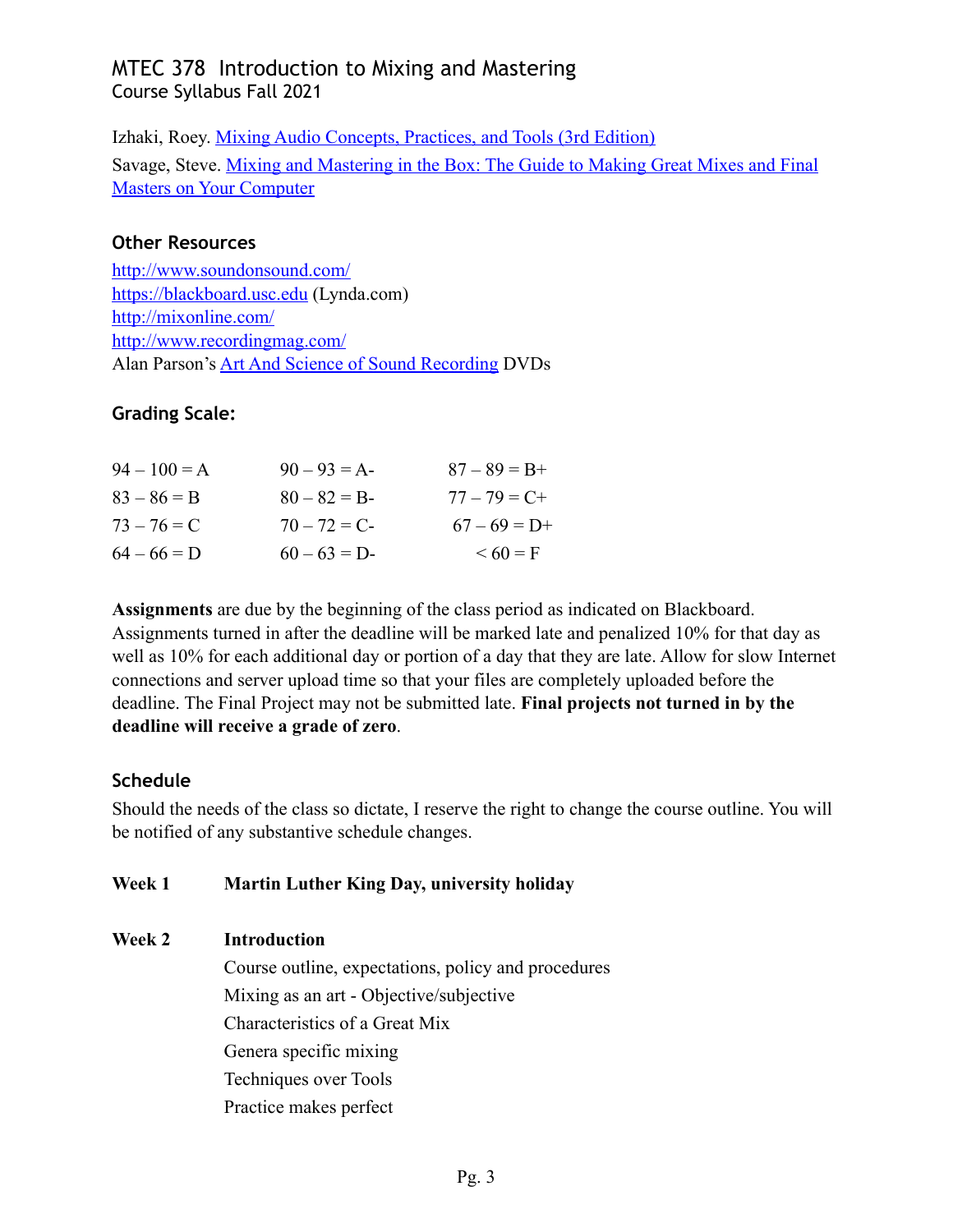Importance of Reference tracks Assignment: Exercise 1 Selecting Reference Tracks

**Week 3 Understanding Sound: Monitoring** The Room, the speakers, headphones, controls Setting up the mix space - Cross referencing Loudness affects perception Bass Management Spectrum Analyser - Voxengo SPAN Plus Critical listening and ear training iZotope Pro Audio Essentials Assignment: Exercise 2\_Critical listening EQ

## **Week 4 Signal Flow and Routing**

 Inputs, Outputs and Busses Inserts (Pre-fader) - Serial Processing Sends and Auxiliary Effects Subgrouping and Sub-mixing Pre/Post fader metering Master Fader (Postfader Inserts) Templates and consistency Aux Channel master processing Assignment: Exercise 3\_ Fix the Mix

## **Week 5 President's Day, university holiday**

**Week 6 Preparing the Mix Session and Optimization** Optimization practices H/W Buffer and DAE Playback Preferences, settings and standards System Usage window Track layout, naming and navigating (CNTRL + Shift) Color coding I/O Labeling BNCE Bus Demo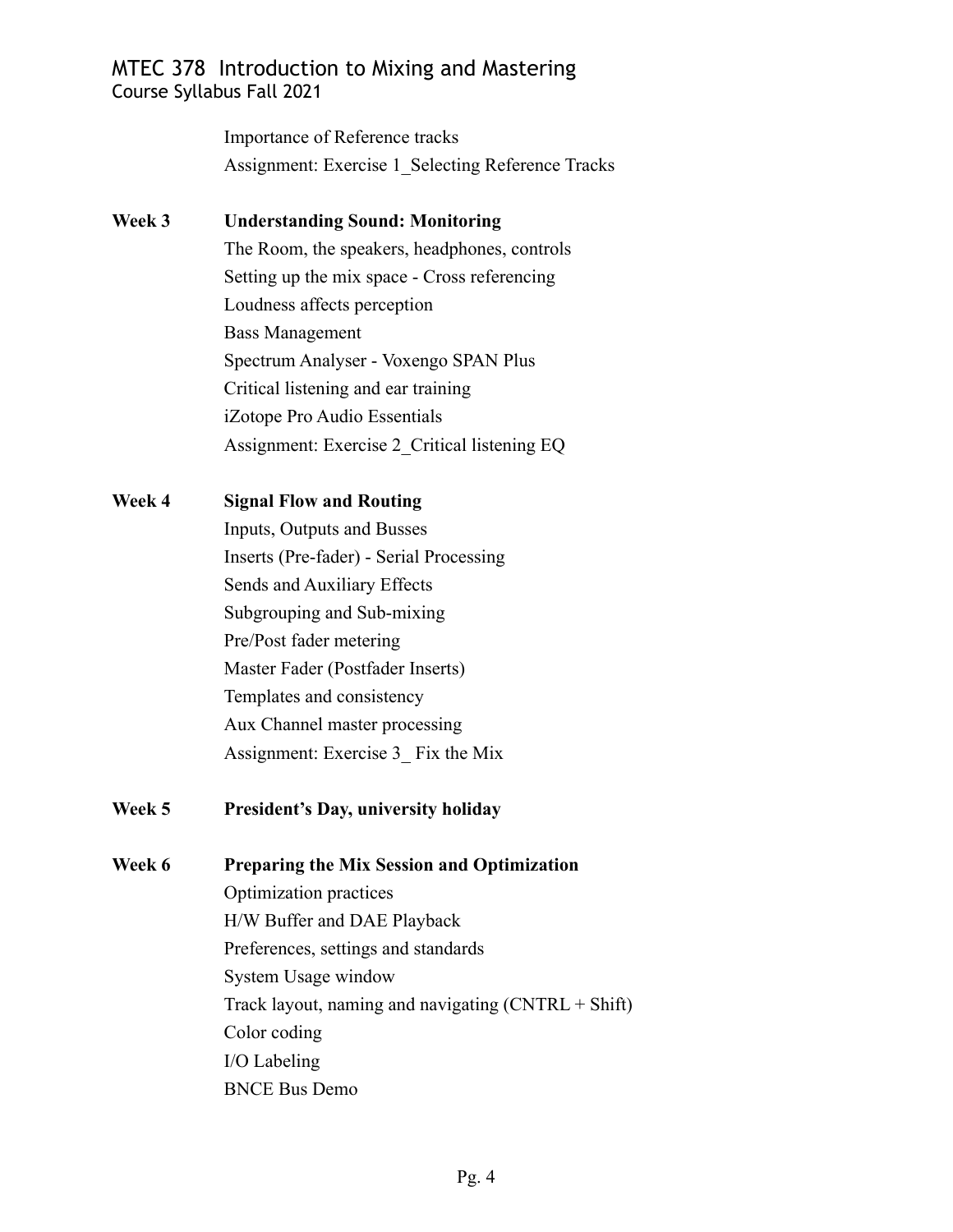Unused tracks - Hide and make inactive Memory Locations (Markers and General Properties) Assignment: Exercise 4\_Building a Mix Session Template

# **Week 7 Getting Started - Building a Rough Mix** Game plan - Genera, strategy, artistic direction Visualize the Mix (Audience Perspective) Panning - Mono versus stereo instruments Frequencies and spacial relationships Amplitude (levels) and Dynamic Range Foreground and Background elements Identifying problems: Levels, EQ, Phase Import reference material Metering: Peak, RMS, Loudness

Assignment: Exercise 5\_Mix 1

## **Week 8 Equalization and Controlling Frequencies**

 EQ (Frequency Specific Level Control) EQ Perspective and Spectral Mixing Cutting over Boosting (Sound quality and headroom) Key of song and fundamental frequencies (Bass) Filtering (Highpass/Lowpass) Tempo and EQ relationships Assignment: Exercise 6\_Critical Listening EQ

## **Week 9 Dynamic Processing**

 Compressors/Limiters (Level dependent volume control) Gates and Expanders (Reduce underlying noise) DeEssers (frequency dependent) Range = Amount of Attenuation Transient Shapers - Reshaping an instrument's envelope Compressing a vocal (limit dynamic range) Compressing drums (added punch using attack and release) Buss Compression and Limiting Parallel, New York and upward compression Assignment: Exercise 7\_Mix 2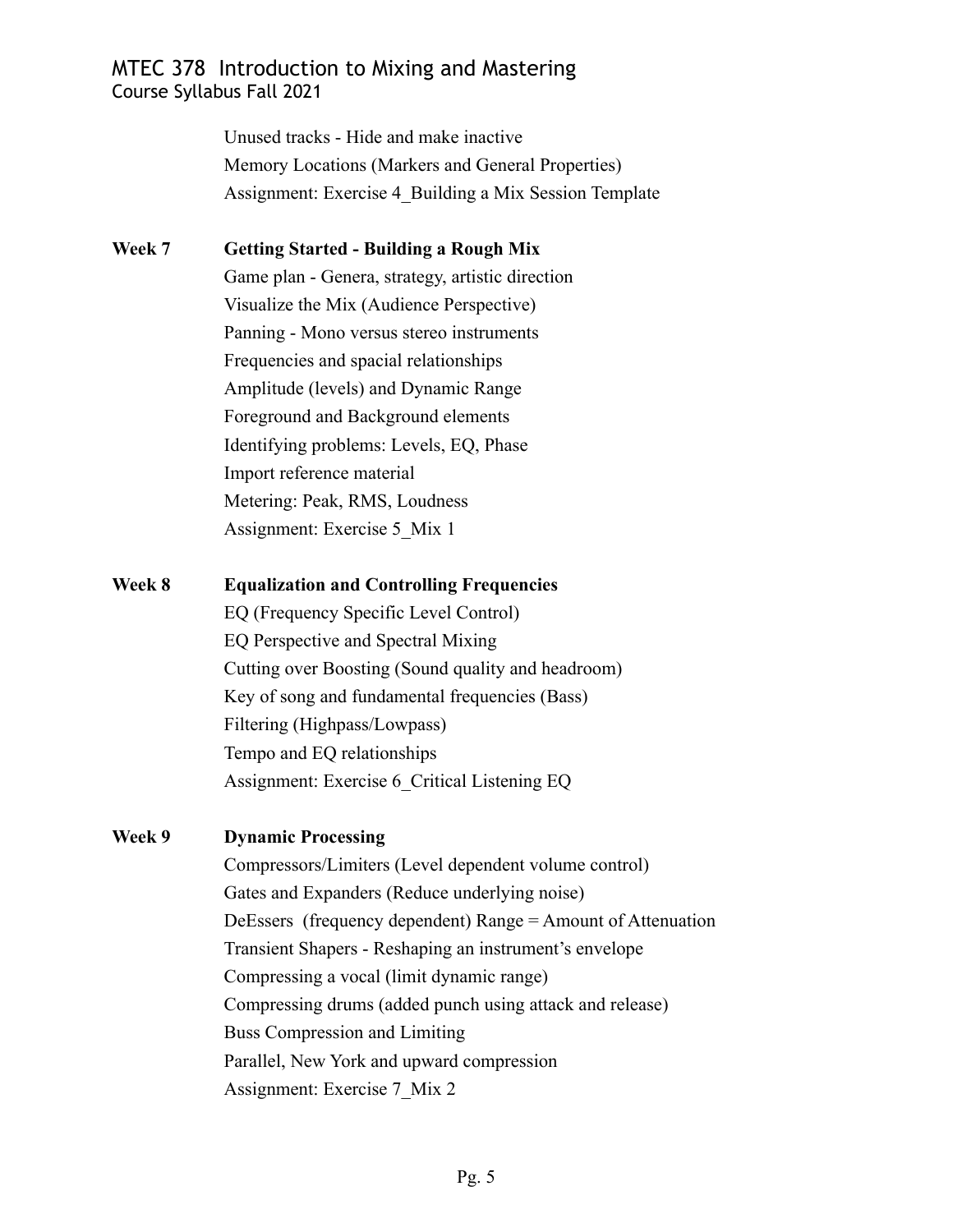**Week 10 Adding Space To The Mix**  Routing Time Based Effects Delays: Timing, Feedback, Control Reverb: Types, Timing, Control Modulation: Types and application Copy presets Audio Suite Assignment: Exercises 8\_Mix 3

#### **Week 11 Automation Strategies**

 Static versus Dynamic mixes Making dynamic adjustments over time Automation, modulation and transparency Real-time recording automation versus graphic editing Defining focal points throughout the track Automating Mutes and EQ to create space Automating plugin parameters

## **Week 12 Printing Mixes**

 Different versions: Vocal up/down, A cappella, Instrumental Printing Internally Bouncing Stems Assignment: Exercise 9\_Printing Mix Versions

## **Week 13 Mastering - Basics I**

 Identifying Basic Problems, Signal flow, Gain staging Inserts and plug-ins Limiting, Compression, Enhancing a stereo Mix Level Matching, Apparent Level, Stereo Compression, Distortion, Clipping, Saturation Assignment 10: Mastering Project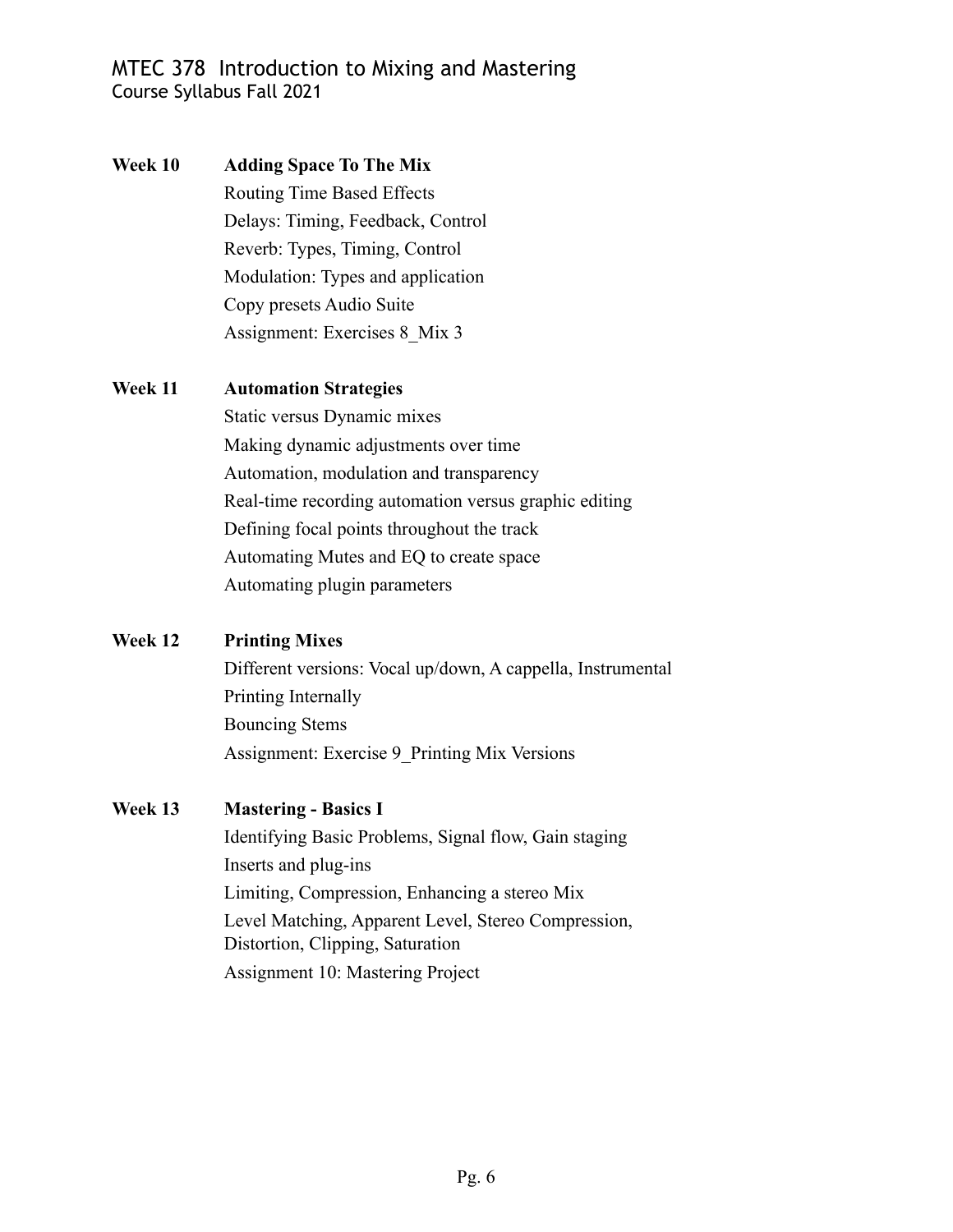**Week 14 Mastering - Basics II**  Equalizing Stereo Mixes Tone Matching, Filter types, EQ Types, Frequency Ranges Assignment 11: Final Project

**Week 15** Final Mix and Mastering Project due

## **Synchronous Session Recording Notice**

As required by USC, the synchronous sessions for this course will be recorded and provided to all students asynchronously. This policy does not apply to individual lessons.

## **Sharing of course materials outside of the learning environment**

USC has a policy that prohibits sharing of any synchronous and asynchronous course content outside of the learning environment. Please do not share or otherwise distribute class materials, music scores or recordings produced by me or any students in the conduct of this course without expressed permission.

SCampus Section 11.12(B)

Distribution or use of notes or recordings based on university classes or lectures without the express permission of the instructor for purposes other than individual or group study is a violation of the USC Student Conduct Code. This includes, but is not limited to, providing materials for distribution by services publishing class notes. This restriction on unauthorized use also applies to all information, which had been distributed to students or in any way had been displayed for use in relationship to the class, whether obtained in class, via email, on the Internet or via any other media. (SeeSection C.1 Class Notes Policy).

## **Zoom etiquette**

I expect you to demonstrate your presence and participation in class by your being on camera in all Zoom sessions. If you will be unable to keep your camera on during the synchronous Zoom session, please contact me prior to the class session to discuss.

## **USC technology rental program**

We realize that attending classes online and completing coursework remotely requires access to technology that not all students possess. If you need resources to successfully participate in your classes, such as a laptop or internet hotspot, you may be eligible for the university's equipment rental program or other assistance. To apply, please [submit an application](https://studentbasicneeds.usc.edu/resources/technology-assistance/) on the Student Basic Needs portal.